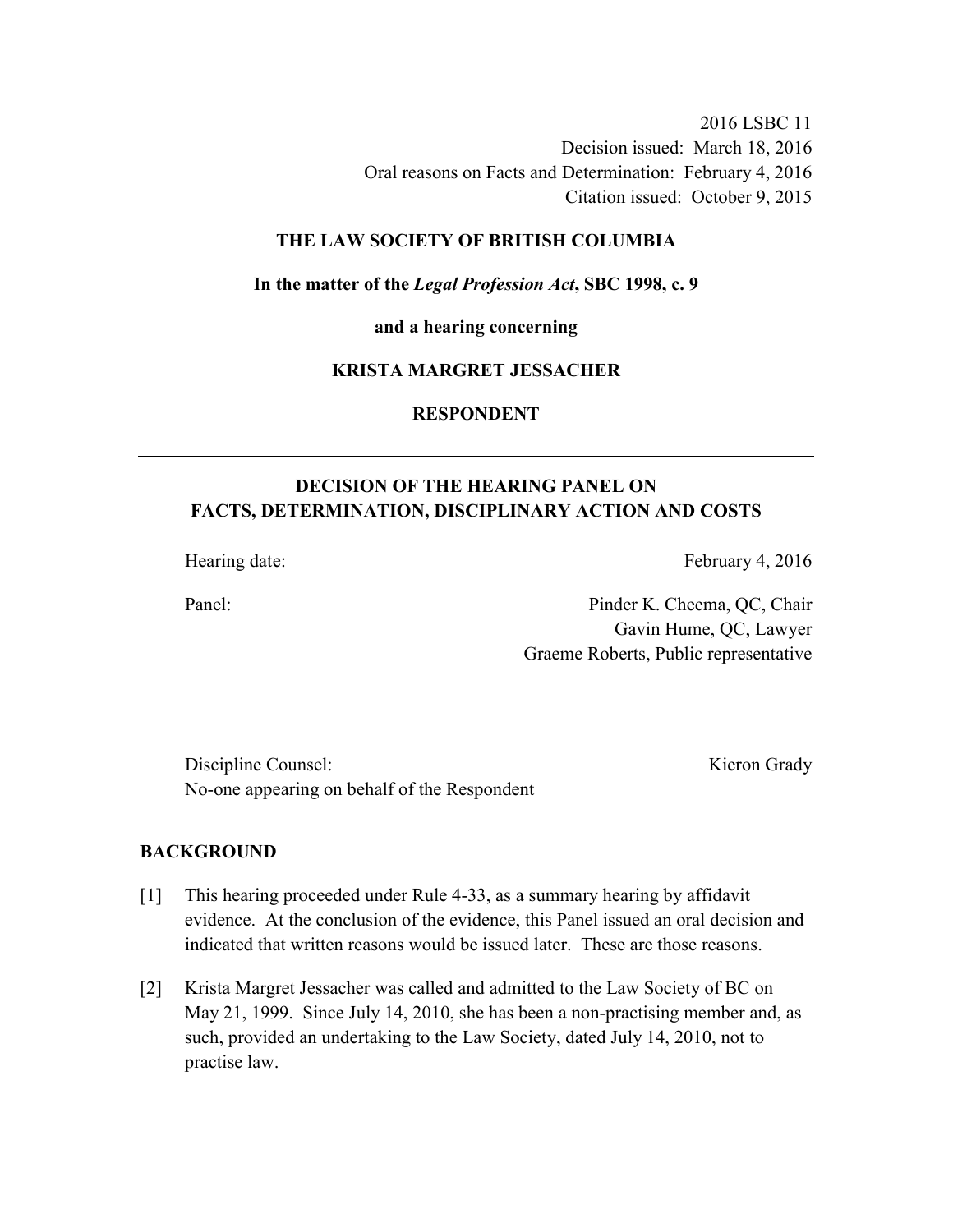[3] A citation was issued to the Respondent on June 25, 2015 for failing to respond to Law Society requests in the course of its investigation of a complaint file. A hearing into that allegation took place on September 2, 2015. The Respondent did not attend. That panel found the Respondent's failure to respond to the Law Society requests amounted to professional misconduct and, as part of its disciplinary action, made the following order:

> Pursuant to s. 38(7) of the *Legal Profession Act*, the Respondent provide a complete and substantive response to the enquiries made in the Law Society's letters to her dated February 3, 2015 and March 19, 2015, by September 16, 2015.

- [4] On September 2, 2015, the order was sent to the Respondent by letter and to her last know email address.
- [5] The Respondent did not comply with the order by September 16, 2015.
- [6] On October 9, 2015, the current citation issued, alleging that:

[The Respondent] failed to comply with an order made by a Hearing Panel on September 2, 2015, contrary to Rule 7.1-1(e) of the *Code of Professional Conduct for British Columbia*, by failing to provide a complete and substantive response by September 16, 2015 to the inquiries made in the Law Society's letters to you dated February 3, 2015 and March 19, 2015.

This conduct constitutes professional misconduct pursuant to s. 38(4) of the *Legal Profession Act*.

## **PROCEEDING IN THE ABSENCE OF THE RESPONDENT**

- [7] The citation was emailed to the Respondent's last known email address on October 9, 2015, together with the September 2, 2015 order, a list of defence counsel and an FAQ sheet about the hearing process.
- [8] On October 13, 2015 the Respondent emailed a response from that email address. She did not address her lack of compliance or acknowledge receipt of the attached documents as requested. The tone of the email was disparaging of the Law Society.
- [9] On November 17, 2015, Michelle Robertson, Hearing Administrator at the Law Society, sent an email to the Respondent's last known email address enclosing the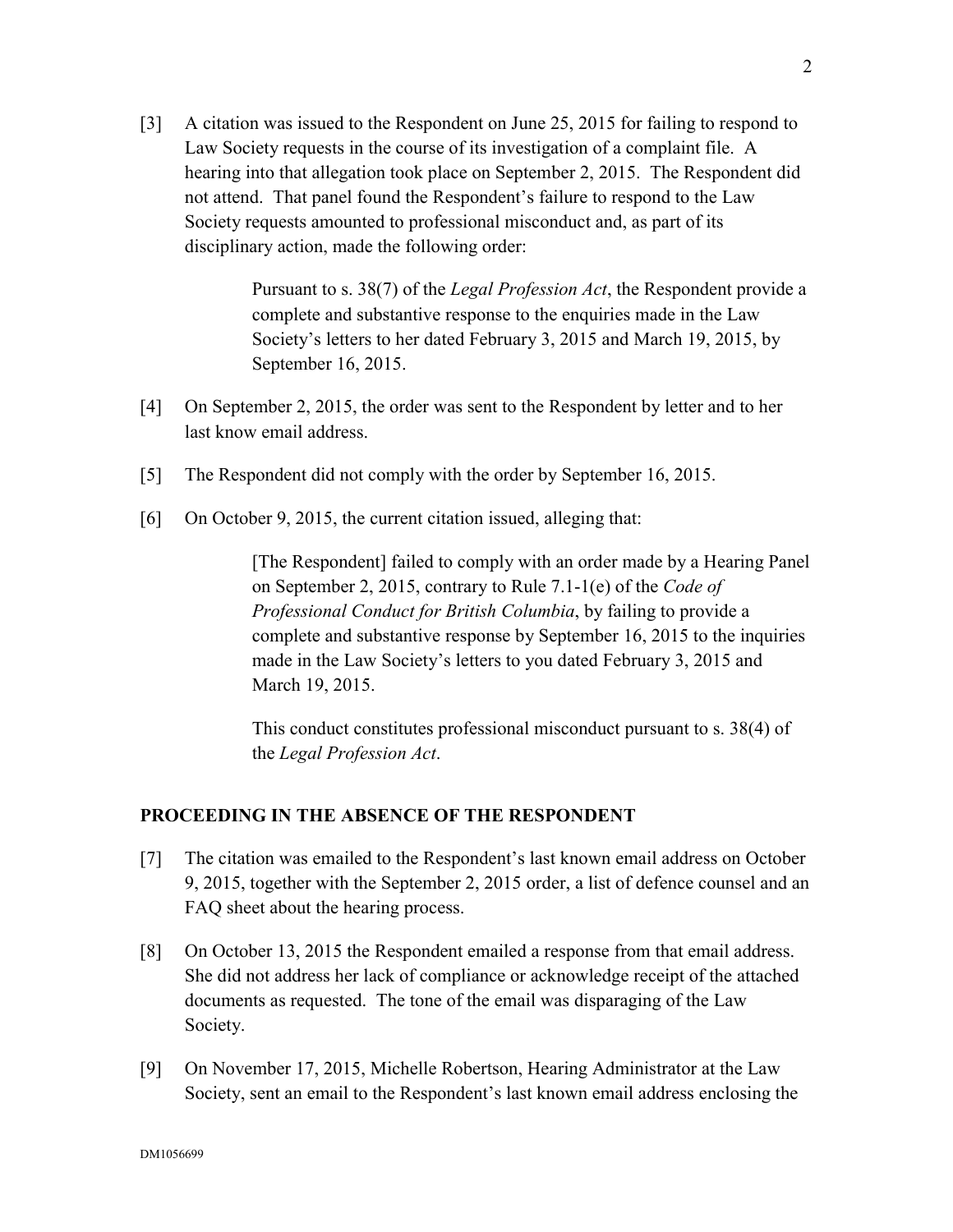Notice of Hearing and a cover letter, advising that the hearing would take place on February 4, 2016 at the offices of the Law Society of BC. The Notice of Hearing cautioned the Respondent that, if she failed to appear, the hearing may proceed in her absence. No response or acknowledgment was received.

- [10] On December 4, 2015, legal assistant Chrysta Gejdos emailed the Respondent enclosing a further copy of the Notice of Hearing. No response or acknowledgement was received.
- [11] The hearing commenced at 9:30 am on February 4, 2016. The Respondent was not present and had not filed any materials. The Panel adjourned until 10 am to ensure that the Respondent had not been unavoidably delayed.
- [12] The Respondent has not provided any explanation for her lack of attendance.
- [13] As of the date of this hearing, the Respondent is a former member.
- [14] As of the date of the hearing, the Respondent has not made any formal admissions or acknowledged receipt of any materials pertaining to the citation.
- [15] The Panel, having reviewed the exhibits filed and the submissions of counsel, and being satisfied of service on the Respondent, proceeded in her absence.
- [16] The hearing was conducted in conformity with Rule 4-33, which permits a summary procedure where the respondent is alleged to have breached an order made by a hearing panel. Evidence was adduced by affidavit.

### **THE LAW**

- [17] It is settled law that the onus of proof is on the Law Society at all times to prove the allegation on a balance of probabilities (*FH v. McDougall*, 2008 SCC 53, and *Law Society of BC v. Schauble*, 2009 LSBC 11).
- [18] The Law Society seeks an adverse finding of professional misconduct for failing to respond to inquiries from the regulator.
- [19] *Law Society of BC v. Martin*, 2005 LSBC 16 at paragraph 171, concluded the test for professional misconduct is "whether the facts as made out disclose a marked departure from that conduct the Law Society expects of its members; if so, it is professional misconduct." The panel also stated at paragraph 154 that:

The real question to be determined is essentially whether the Respondent's behaviour displays culpability which is grounded in a fundamental degree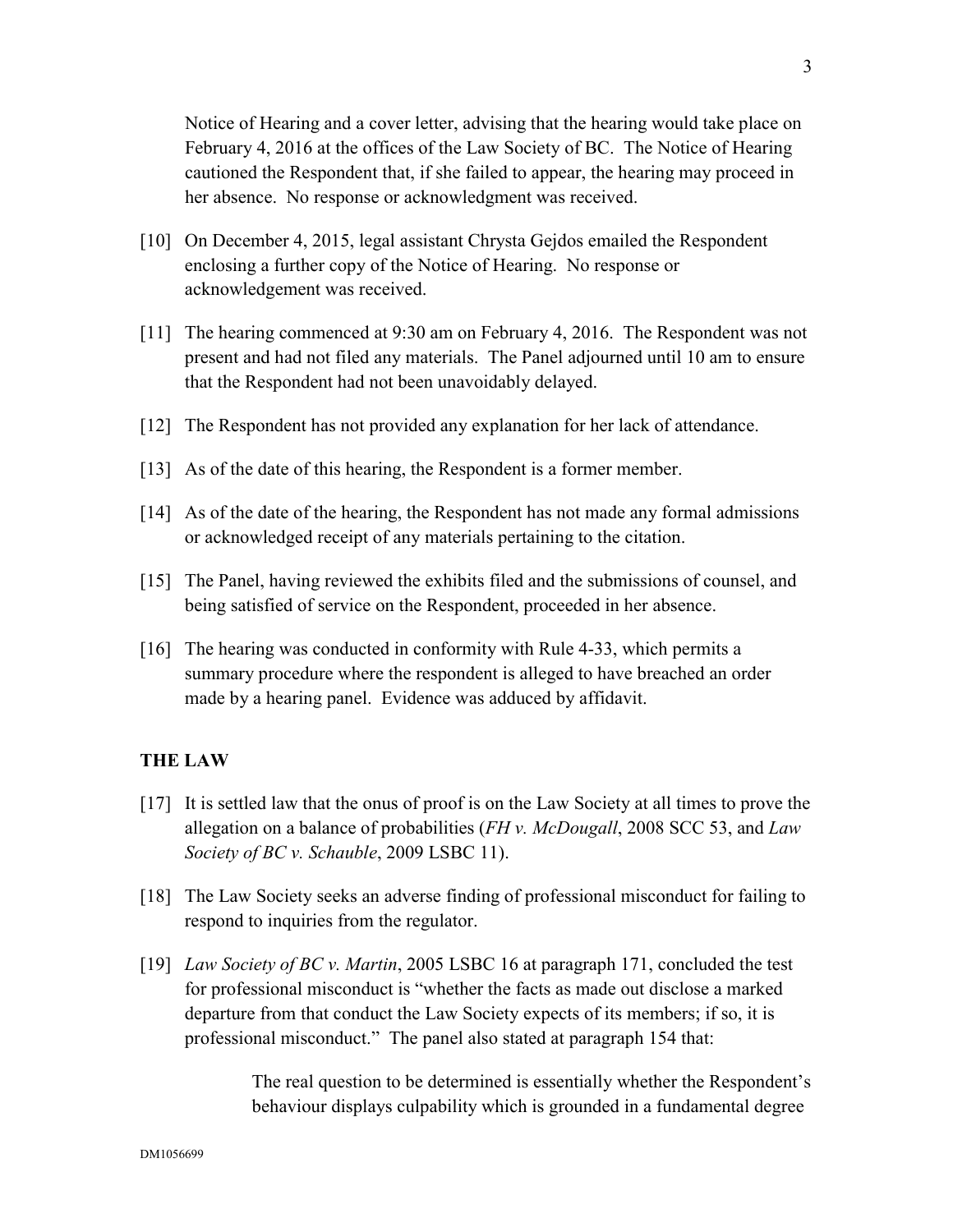of fault, that is whether it displays gross culpable neglect of his duties as a lawyer.

[20] The hearing panel in *Re: Lawyer 12*, 2011 LSBC 11 (confirmed on review), commented at paragraph 14:

> ... the pith and substance of these various decisions displays a consistent application of a clear principle. The focus must be on the *circumstances of the Respondent's conduct and whether that conduct falls markedly below the standard expected of its members*.

[emphasis added]

- [21] Rule 7.1-1 of the *Code of Professional Conduct for British Columbia* obligates a lawyer to reply promptly and completely to any communication from the Law Society, cooperate fully in any investigation, produce files and documents for examination or copying, and answer questions and provide information as required.
- [22] The principle in *Law Society of BC v. Dobbin*, 1999 LSBC 27 (Bencher review) at paragraph 25, is instructive:

... unexplained persistent failure to respond to Law Society communications will *always* be prima facie evidence of professional misconduct which throws upon the respondent member a persuasive burden to excuse his or her conduct.

[emphasis added]

[23] As to non-compliance with orders, *Law Society of BC v. McLean*, 2015 LSBC 06, stated:

> ... non-compliance with the orders of statutory bodies and courts is considered grave.

[24] Non-compliance with Law Society orders has been found to constitute professional misconduct (see *McLean*).

## **THE CONDUCT**

[25] The Respondent was the subject of a citation issued on June 25, 2015 and heard on September 2, 2015. It alleged that the Respondent failed to respond to Law Society requests in the investigation of a complaint file. It was a complaint of breaching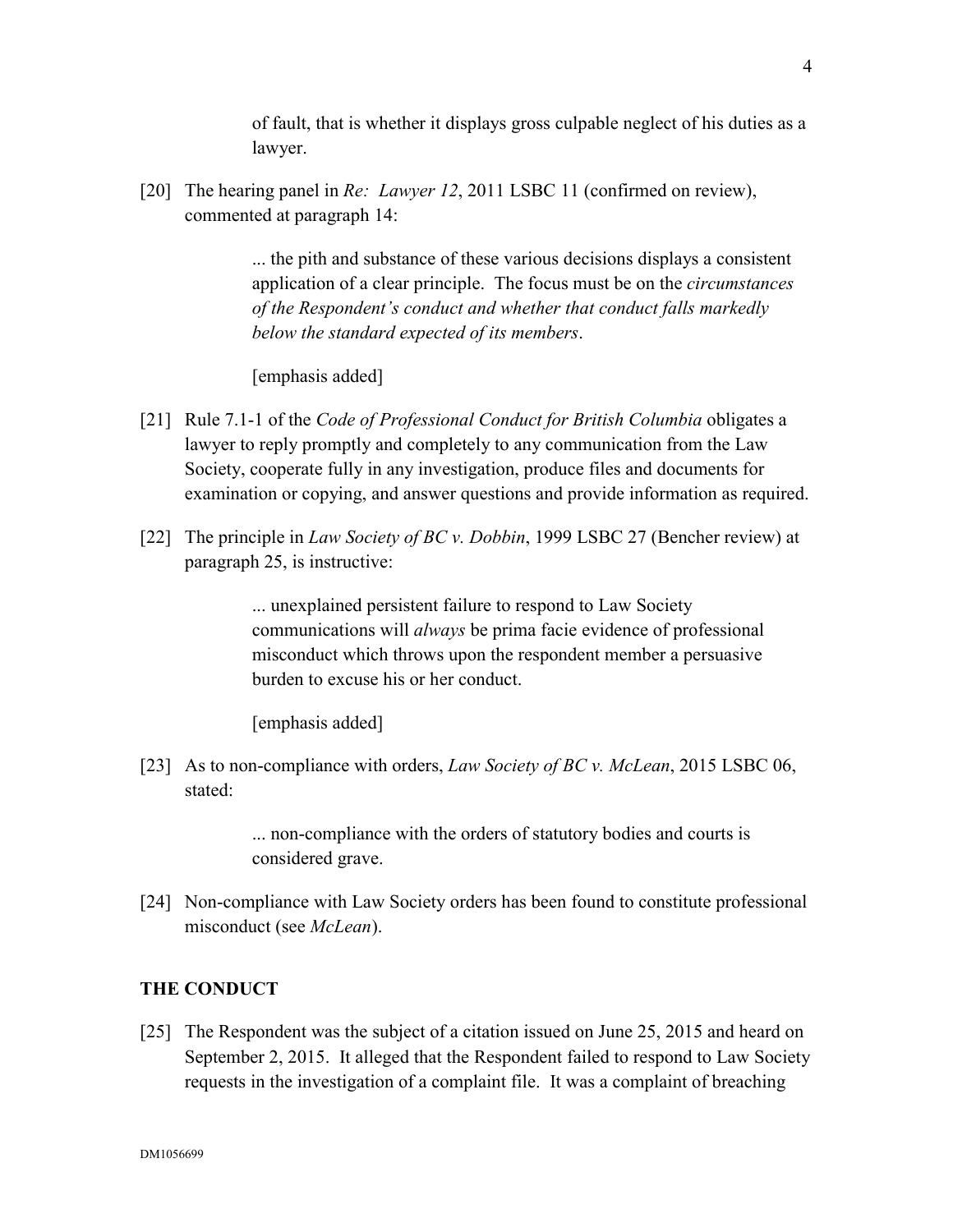her undertaking not to practise law while not authorized. The Respondent did not attend, nor did she file any materials.

- [26] The hearing panel found her failure to respond to Law Society requests amounted to professional misconduct and made an order, pursuant to s. 38(7) of the *Legal Profession Act*, that she respond by September 16, 2015.
- [27] The order was sent to the Respondent by email on September 2, 2015. She did not respond by September 16, 2015.
- [28] The lack of compliance by September 16, 2015 became the subject of the current citation on October 7, 2015. The citation was emailed to the Respondent on October 9, 2015. On October 13, 2015 the Respondent emailed the Law Society as follows:

This is unbelievable. I was moving on September 1st from BC to Alberta.

I can't imagine a more unprofessional organization, than the Law Society of BC.

I have yet to speak to anyone at the Law Society of BC who seems to understand the true role of lawyers in our society.

When I have secured formal office space, I will advise.

Krista Jessacher

- [29] The Notice of Hearing of the citation, together with the Book of Authorities, affidavits and Professional Conduct Record were emailed to the Respondent on December 4, 2015. The Notice of Hearing contained the provision that the hearing could proceed in her absence. She was invited to reply by January 4, 2016 as to whether she wished to tender any evidence or cross-examine any of the affiants. She did not reply.
- [30] On February 2, 2016, the Law Society determined that the Respondent's email was still active.
- [31] There has been no acknowledgment or response (other than the email of October 13, 2015) from the Respondent to this citation or any of the materials emailed to her.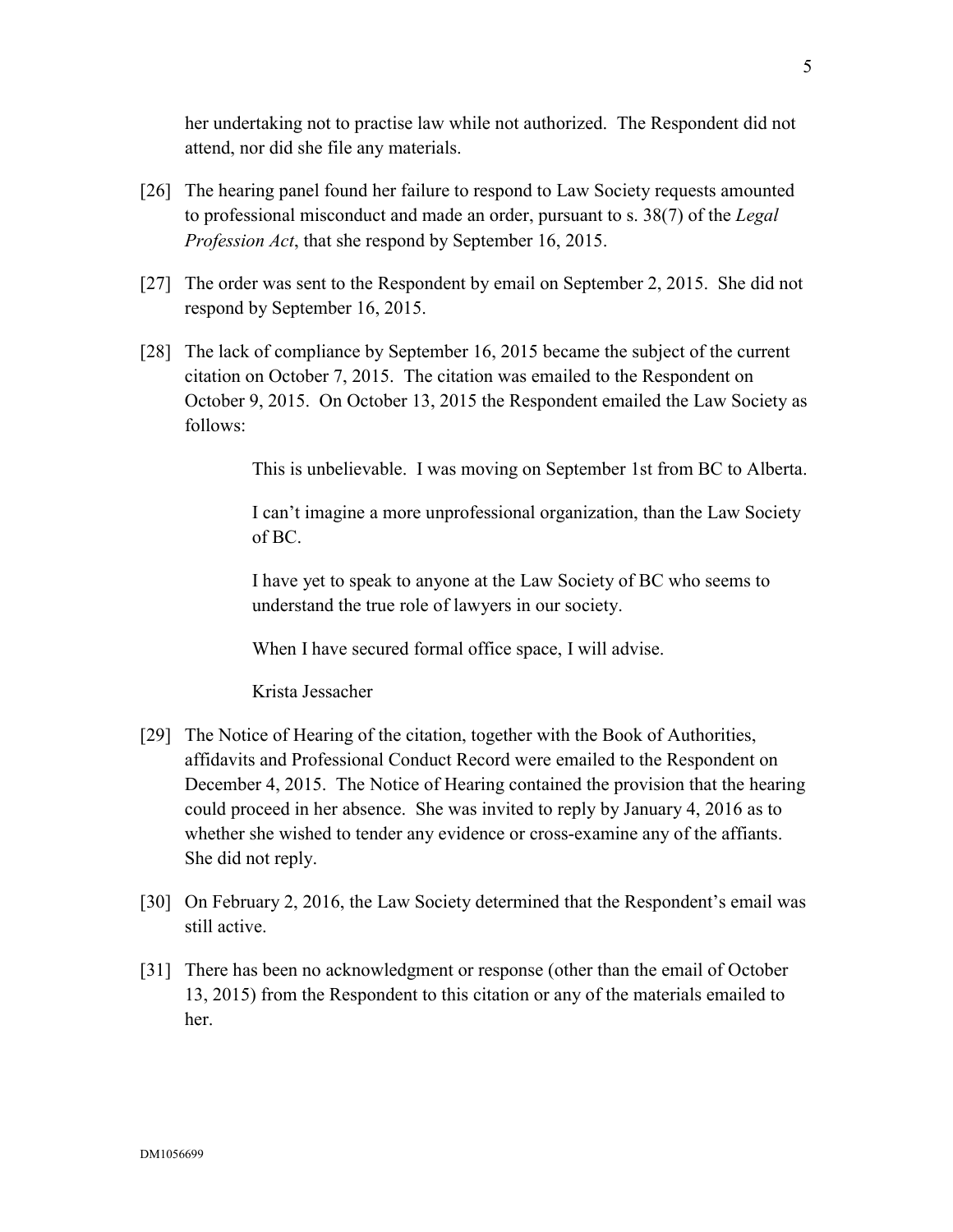### **DETERMINATION**

- [32] The order that is the subject of the current citation was issued pursuant to s. 38 of the *Legal Profession Act*, and the Respondent was obligated, under Rule 7.1-1 of the *BC Code* to comply.
- [33] This Panel finds that the Respondent failed to comply with the order of September 2, 2015 requiring her to provide a response by September 16, 2015.
- [34] That failure was preceded by a consistent pattern of failing to respond to the inquiries of the Law Society in its role as regulator. At one point, the Respondent advised the Law Society that she refused to participate in a process that she considered "contrived."
- [35] This Panel finds that the Respondent has offered no explanation as to why she failed to comply with the order by the date of September 16, 2015. The only evidence of her attitude can be gleaned from her October 13, 2015 email which is dismissive in tone and disparaging of the Law Society's role.
- [36] This Panel finds that the Respondent's failure to comply with the order, preceded by ongoing failures to respond to Law Society inquiries, constitutes a marked departure from the standard expected of lawyers, reflects gross culpable neglect of her duties as a lawyer and constitutes professional misconduct.

#### **DISCIPLINARY ACTION**

- [37] The Law Society submits that the appropriate sanction is a suspension to commence when the Respondent returns to active practice and to end when she has provided the substantive response required by the order of September 2, 2015.
- [38] The Law Society also seeks an order pursuant to s. 38(7) of the *Legal Profession Act* that the Respondent provide a complete and substantive response to the Law Society inquiries in its letters to her dated February 3, 2015 and March 19, 2015.
- [39] The Law Society seeks costs in the amount of \$1,236.25 for this half-day hearing.

#### **PRINCIPLES**

[40] The purpose of disciplinary proceedings instituted by the Law Society is to fulfill its mandate set out in Section 3 of the *Legal Profession Act*, to uphold and protect the public interest in the administration of justice.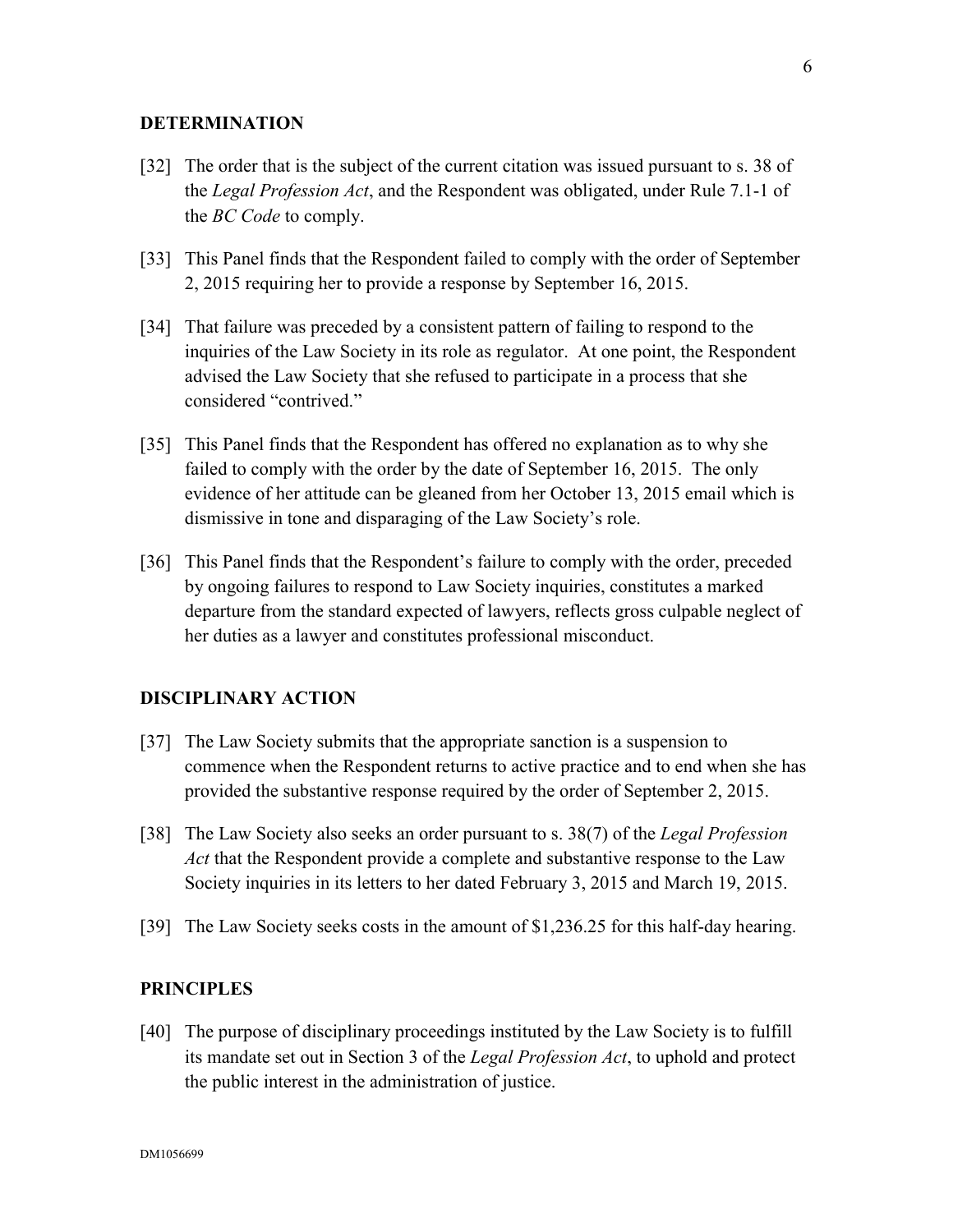[41] A number of hearing panel decisions, such as *Law Society of BC v. Hordal*, 2004 LSBC 36 at paragraph 51, and *Law Society of BC v. Hammond*, 2004 LSBC 32, have quoted with approval this passage from MacKenzie, *Lawyers and Ethics: Professional Regulation and Discipline,* loose-leaf (Toronto: Carswell, 1993) at page 26-1:

> The purposes of Law Society discipline proceedings are not to punish offenders and exact retribution, but rather to protect the public, maintain high professional standards, and preserve public confidence in the legal profession.

In cases in which professional misconduct is either admitted or proven, the penalty should be determined by reference to these purposes.

- [42] *Law Society of BC v. Ogilvie*, 1999 LSBC 17 sets out a number of factors a panel may consider when assessing penalty.
- [43] Not all factors need come into play in all cases but the protection of the public and the rehabilitation of the respondent are two that will play an important role in most cases.
- [44] The Law Society submits that non-compliance with orders, issued by the Law Society to secure a certain conduct, can only be considered serious misconduct.
- [45] We agree. Where a hearing panel, having found the citation is proven, issues to a lawyer an order designed to enforce performance, non-compliance with that order is not an option.
- [46] Where non-compliance follows, a penalty must follow to "protect the public, maintain high professional standards, and to *preserve public confidence in the legal profession*." [emphasis added]
- [47] In determining an appropriate penalty in this matter, we note that the Respondent has a Professional Conduct Record that contains a Practice Standards referral and the citation of June 25, 2015.
- [48] The June 25, 2015 citation related to an initial failure to respond to Law Society inquiries, which led to the September 2, 2015 order.
- [49] The failure to respond to the September order is nothing short of very serious.
- [50] We agree with the Law Society that a strong message must be sent to this lawyer that she cannot escape the consequences of having failed to respond to inquiries, or,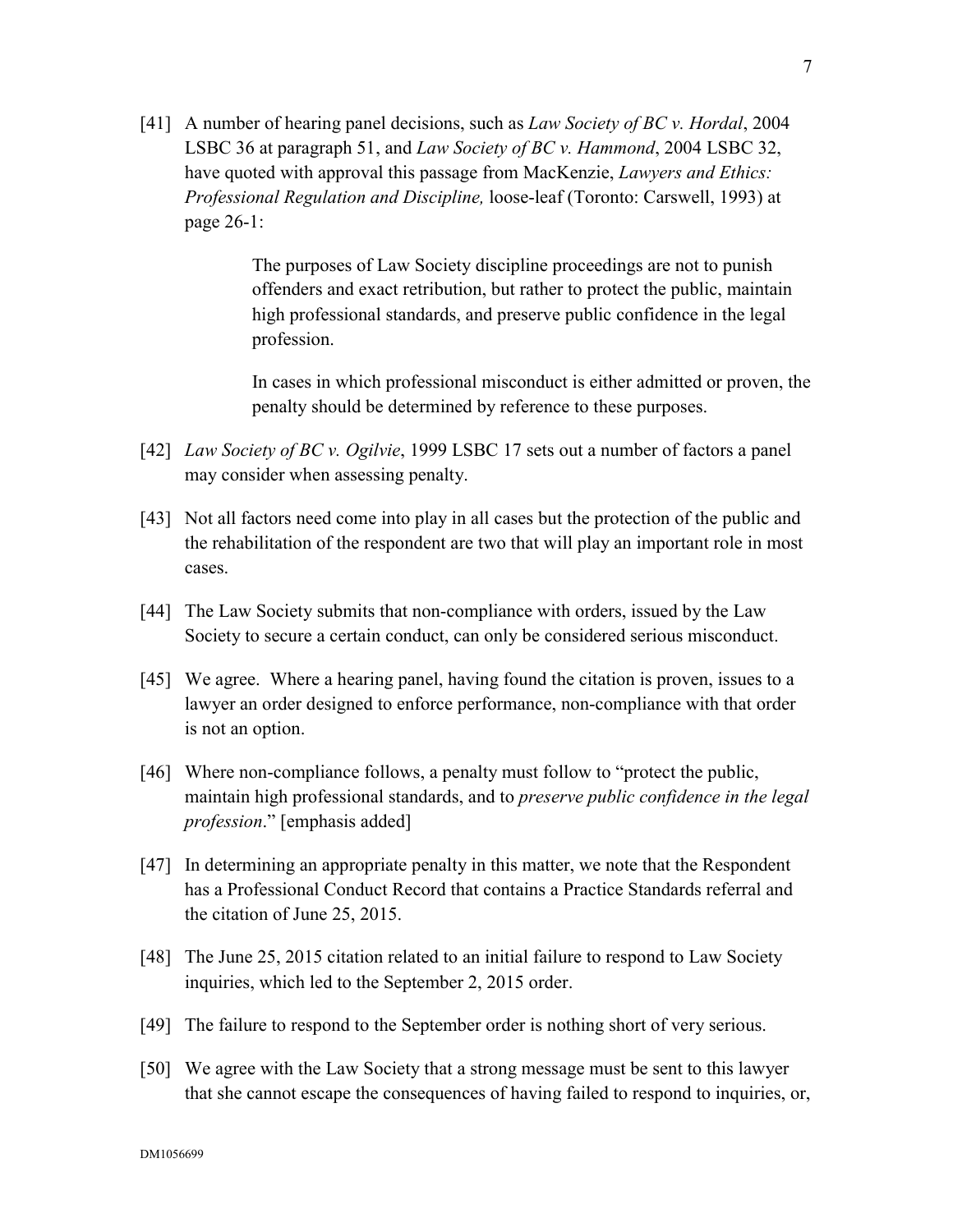having failed to respond to an order, by absenting herself from the process. To do otherwise, would risk undermining public confidence in the legal profession.

- [51] In assessing the appropriate penalty, the hearing panel in *Law Society of BC v. McLean*, 2015 LSBC 06, imposed a fine for a first instance of non-compliance. We note that the Respondent in this case was already fined in September 2015 for failing to respond to Law Society inquiries.
- [52] In *Law Society of BC v. Coutlee*, 2010 LSBC 27, the respondent admitted professional misconduct in practising contrary to a restriction imposed on his practice. That hearing panel imposed a suspension of one month. That penalty is distinguishable from this case in that Mr. Coutlee admitted his misconduct and his non-compliance was not a continuing feature of the hearing.
- [53] *Law Society of Upper Canada v. Lambert*, 2013 ONLSHP 67, at paragraph 26 and 27 discussed the role of ongoing non-compliance at the penalty phase:
	- [26] At the end of the day, for me, what is most compelling are two things. One, I believe that it is right to have a suspension when the failure to cooperate — to use that general phrase — continues to the date of the hearing. Where it stopped prior to the hearing and there has been full and helpful compliance, a reprimand is appropriate, but ordinarily, a suspension is required where the misconduct continues to the date of the hearing.
	- [27] The fact that part of the misconduct arises out of noncompliance with a prior order then brings a second line of cases into play .... So we really have two lines of authority which come together: The continuing misconduct to the date of the hearing, and the misconduct being a breach of the prior order.
- [54] In determining whether a fine or a suspension is the appropriate penalty, *Law Society of BC v. Martin*, 2007 LSBC 20 (Bencher review), sets out the following criteria to consider:
	- (a) elements of dishonesty;
	- (b) repetitive acts of deceit or negligence;
	- (c) significant personal or professional conduct issues.
- [55] As we have stated above, the Respondent's conduct in failing to comply with the September order raises significant professional conduct issues and her disparaging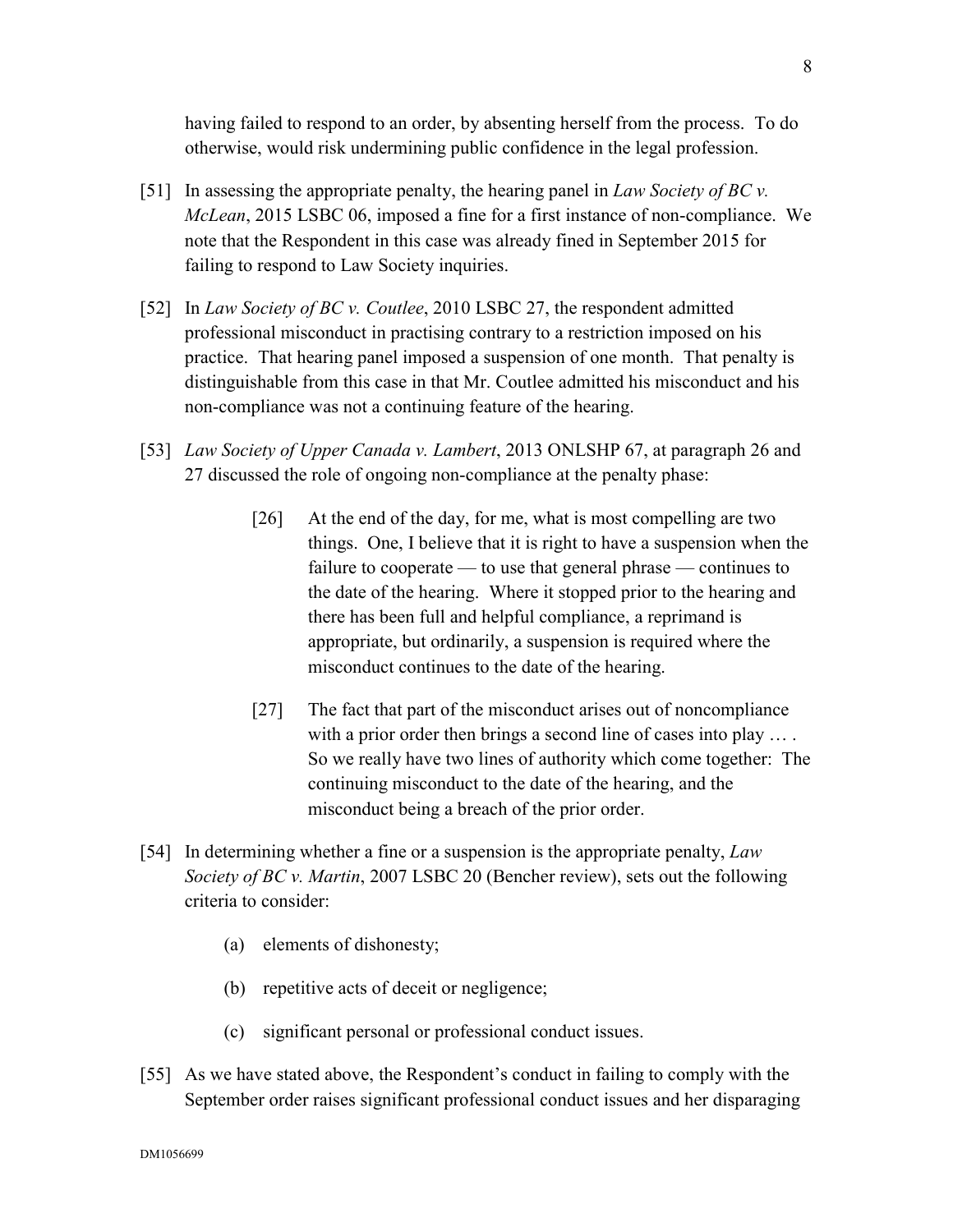email of October 13, 2015 further supports our finding that she viewed the Law Society's role as regulator with contempt and disrespect.

- [56] We find that the principle of protecting the public is paramount and must be reflected in any penalty we impose.
- [57] Section 38(4)(b)(v) of the *Legal Profession Act* provides that a hearing panel has the jurisdiction to make a finding of professional misconduct against a former member of the Law Society if the conduct of the former member, if he or she had been a member, constituted professional misconduct. We have made a finding that the action of the Respondent in failing to comply with the order of September 2, 2015 requiring her to provide a response by September 16, 2015 constituted professional misconduct. We now have the obligation under Section 38(5) to determine the appropriate sanction as a result of that finding. In doing so, we provide a message to the public that the Law Society takes seriously the misconduct of lawyers and that the fact that the person involved is no longer a member of the Law Society does not protect the person from review by the Law Society. In addition, it alerts the profession to the sanction that misconduct of this kind may attract. (See *Law Society BC v. Power*, 2009 LSBC 23, and *Law Society BC v. Strother*, 2015 LSBC 56).
- [58] Accordingly, we suspend the Respondent from the practice of law, pursuant to s.  $38(5)(d)(ii)$  as of the date of the issuance of this decision or, on the date that this order is served on the Respondent, until the Respondent has fully complied with the s. 38(7) order set out below.
- [59] Pursuant to s. 38(7) of the *Legal Profession Act*, we order that the Respondent must provide a complete and substantive response to Law Society letters to her dated February 2, 2015 and March 19, 2015.
- [60] Accordingly, it will be noted that the length of the suspension will be determined by the actions of the Respondent.

#### **COSTS**

- [61] The Law Society filed its Certificate of Costs seeking a total of \$1,236.25 for this half-day hearing. Those costs are reasonable and appropriate.
- [62] We have no information as to the circumstances of the Respondent.
- [63] Accordingly, the costs as set out are granted.